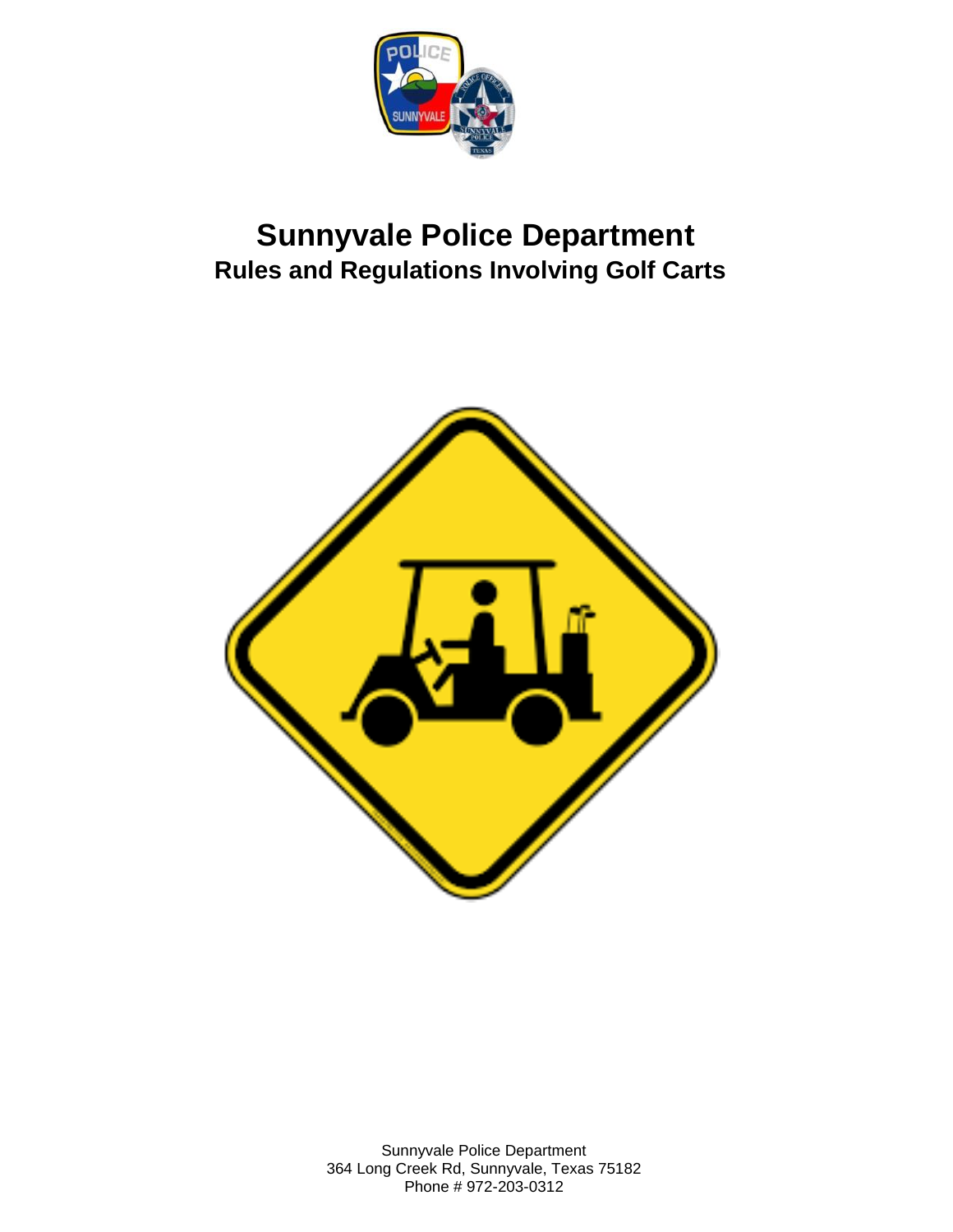

## **Q: What need exists for enforcement of golf cart regulations?**

A: Many residents have expressed concerns about children driving golf carts in an unsafe manner. In addition, Sunnyvale Police Officers have witnessed unsafe golf cart driving by juveniles, who often are unfamiliar with basic rules of the road and driver courtesy. The intent is to enforce existing state laws now to avert possible future tragedies.

#### **Q: What is Texas law regarding golf carts as motor vehicles?**

A: Two provisions in the Texas Transportation Code (TC 502.001 and TC 551.401) establish golf carts as motor vehicles. The full definition of a motor vehicle under state law includes cars, trucks, motorcycles, golf carts, and neighborhood electric vehicles.

#### **Q: Is it legal to operate a golf cart on a public street?**

A: Under certain circumstances, it is legal to operate a golf cart on a public street. Golf carts may be driven on a public highway when the following conditions are met:

-The posted speed limit is no more than 35 mph -The golf cart is being operated in a master planned community that has in place a uniform set of restrictive covenants -If going to a golf course, a golf cart may not travel more than two miles from where the golf cart is usually parked -Operation is only legal during the daytime (Texas Transportation Code Section 551.403)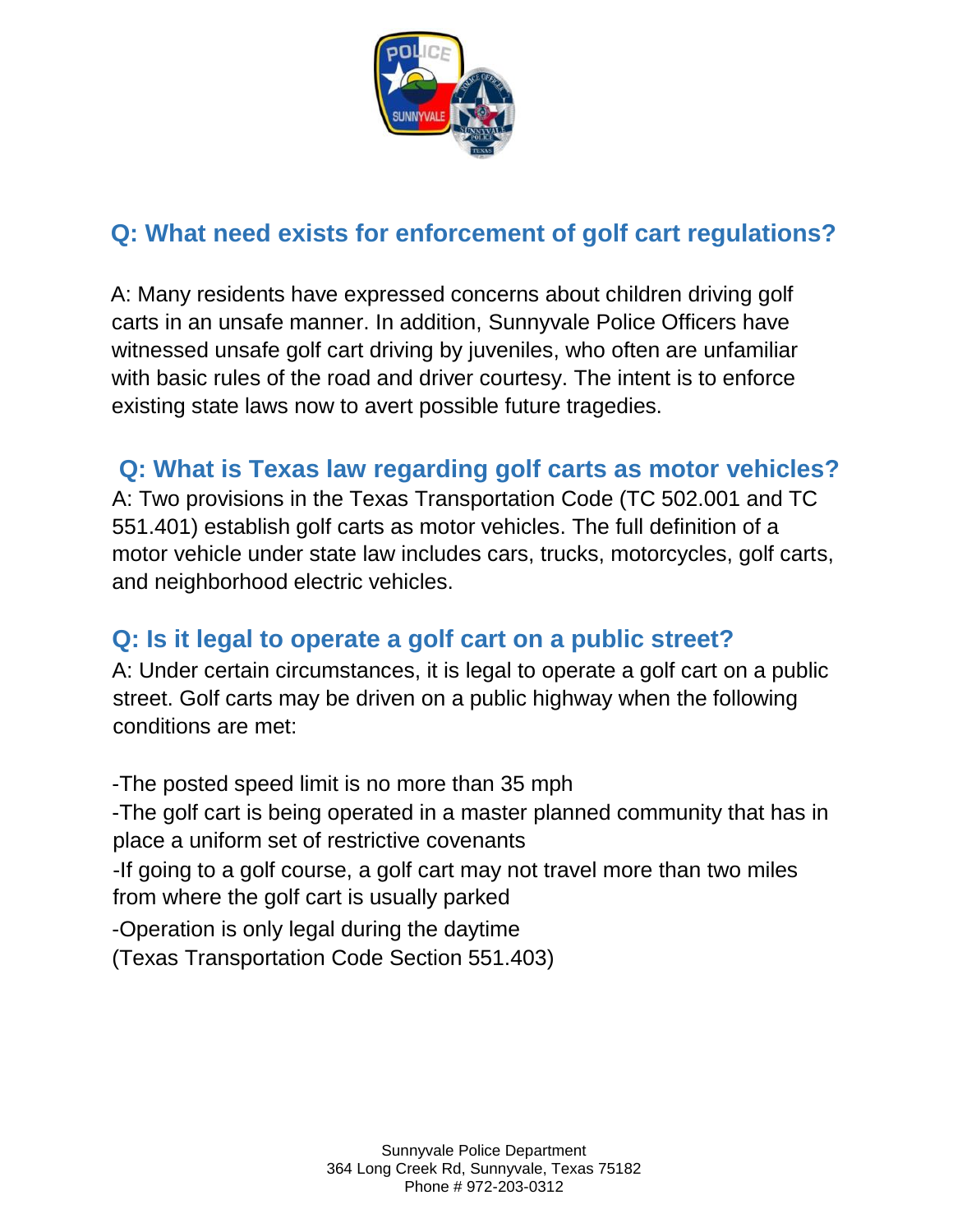

#### **Q: Does the law require the operator of a golf cart to have a driver's license?**

A: Yes. In 2019, the state of Texas classified golf carts as motor vehicles. Operators of golf carts are now considered operators of a motor vehicle. Texas requires all operators of a motor vehicle to have a driver's license. (Texas Transportation Code Section 521.021)

## **Q: What provision in Texas law requires golf carts to have a license plate?**

A: TC 551.402 requires that golf carts driven on a public street have a state-issued license plate.



Texas Department of Motor Vehicles does not title and register golf carts, but golf carts are required to receive a golf cart license plate.

## **Q: Does the driver of a golf cart have to have liability insurance?**

A: No. In fact, the law specifically exempts golf carts from holding normal motor vehicle liability insurance. (Texas Transportation Code Section 601.052)

#### **Does a golf cart have to have a slow-moving vehicle placard?**

A: Yes. Golf carts driven on a public road must have a slow-moving vehicle placard. These are commonly referred to as "orange triangles" and are often used on farm and construction equipment.

#### Special Note on Orange Placards

--Must have a reflective surface designed to be clearly visible in daylight or at night from the light of standard automobile headlamps at a distance



Sunnyvale Police Department 364 Long Creek Rd, Sunnyvale, Texas 75182 Phone # 972-203-0312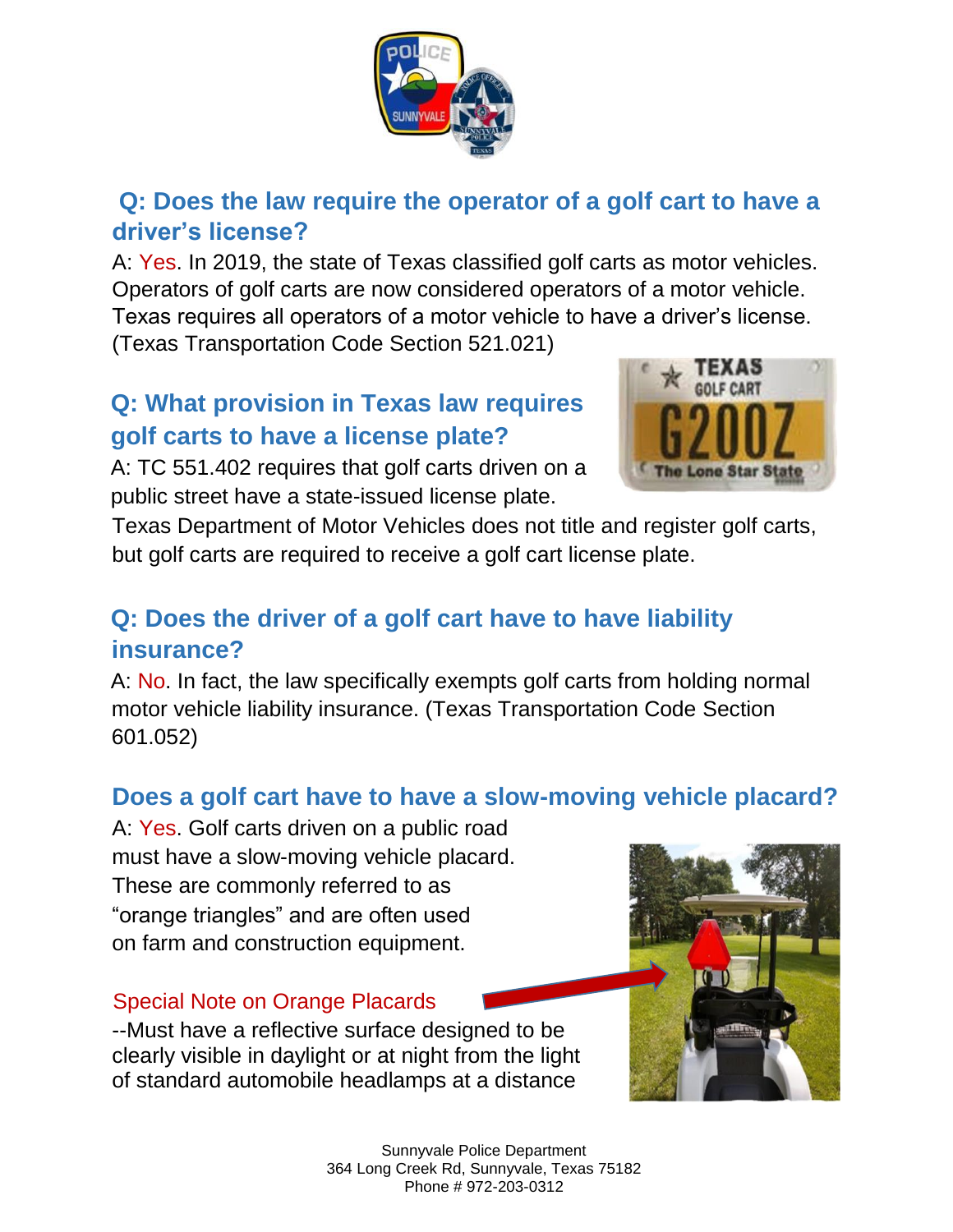

of at least 500 feet;

--Must be mounted base down on the rear of the vehicle and at a height that does not impair the visibility of the emblem

#### **Q: Can a driver with a learner's permit operate a golf cart on a public street?**

A: Yes, so long as he or she is accompanied in the front seat by a licensed driver who is at least 18 years old. This is the same as for the operation of any motor vehicle on a public street.

#### **Q: Are golf carts required to have safety equipment such as headlights, taillights, turn signals, and seatbelts?**

A: No, That equipment is not required for golf carts.

## **Q: Are golf carts subject to any other Texas motor vehicle laws?**

A: Yes, because golf carts are included in the state's definition of a motor vehicle. When on a public street, the driver of a golf cart must obey all traffic laws including stop or yield signs, speed limits, and other posted warnings. They must pull to the side of the road to yield to emergency vehicles and are required to signal turns either with blinker signals or hand signals.

#### **Q: What is the fine for operating a golf cart without a driver's license?**

A: A citation for operating a motor vehicle (including a golf cart) on a public street without a valid driver's license can result in a fine set by Texas law (TC 521.025) as an amount of not more than \$200 for the first and second offenses, and not more than \$500 for the third offense in a single year.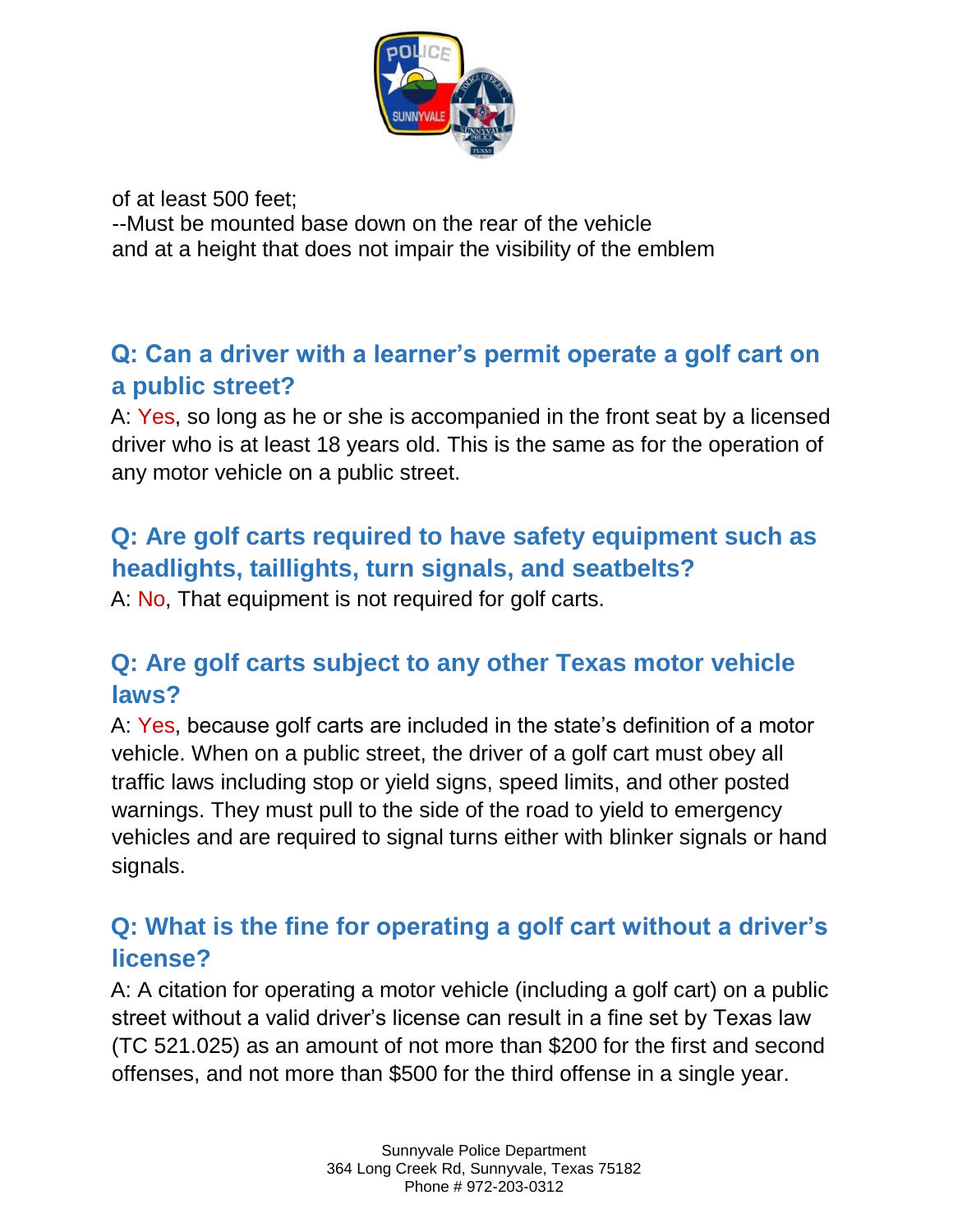

## **Q: What if my unlicensed child drives my golf cart without my knowledge?**

A: The child and/or parents are subject to receiving a citation even if the parents did not know the child was operating the golf cart on a public street. This also is true if an unlicensed child were to operate any other type of motorized vehicle without parental consent or knowledge. In both instances, parents may be subject to civil and criminal penalties.

#### **Q: Must a Golf Cart be inspected?**

A: A vehicle required to display a slow-moving vehicle emblem is not subject to inspection. Id. § 548.052.

#### **Q: Where do I obtain a Golf Cart License?**

A: At the Dallas County Tax Office: located at **Address:**  1201 Elm Street, Ste 2600, Dallas, TX 75270 **Hours:** Open 8AM ⋅ 4:30PM **Phone:** (214) 653-7811



# **Q: How much does it cost for a License Plate?**

A: \$10.00